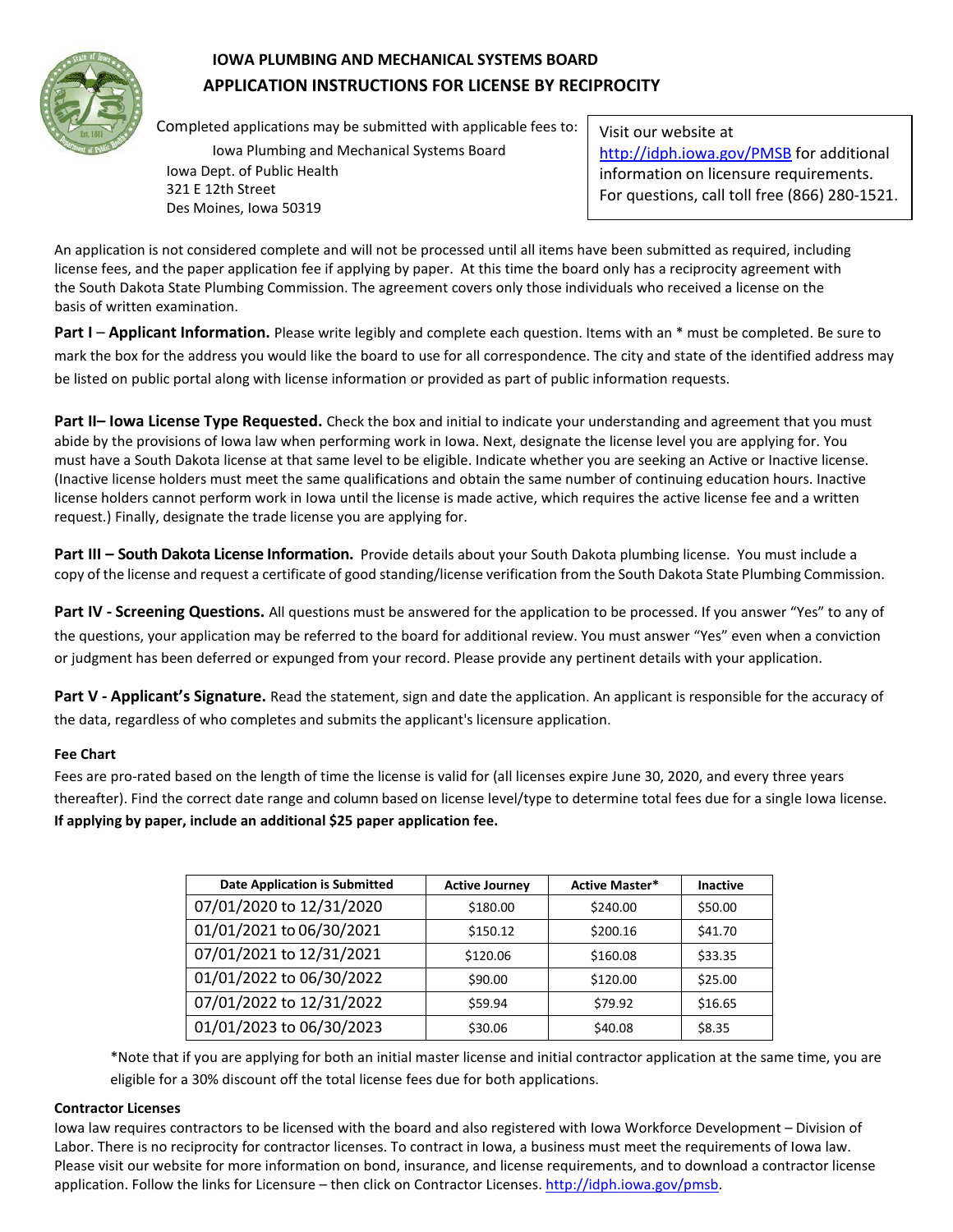

# **Iowa Plumbing & Mechanical Systems Board Application for License by Reciprocity**

Submit completed applications & fee to: Plumbing & Mechanical Systems Board; Iowa Dept. of Public Health; 321 E. 12<sup>th</sup> St; Des Moines, IA 50319

## **Part 1: Applicant Information - All items indicated with an \* must be completed.**

| Name (First, MI, Last) *                                                                                                                                                 |                       |                     | Telephone *(           |                          |
|--------------------------------------------------------------------------------------------------------------------------------------------------------------------------|-----------------------|---------------------|------------------------|--------------------------|
| Personal Mailing Address*                                                                                                                                                |                       |                     | E-mail Address         |                          |
| $City *$                                                                                                                                                                 | State *               | County <sup>*</sup> |                        | Zip Code *               |
| <b>Business Name</b>                                                                                                                                                     |                       |                     | Telephone (            |                          |
| <b>Business Address</b>                                                                                                                                                  |                       |                     |                        |                          |
| <b>Business City</b>                                                                                                                                                     | <b>Business State</b> |                     | <b>Business County</b> | <b>Business Zip Code</b> |
| Please check which address to send correspondence**: Personal □<br>Business □<br>**This address may be listed on licensediniowa.gov along with your license information. |                       |                     |                        |                          |

**Privacy Act Notice:** Disclosure of your Social Security Number is required by 42 U.S.C. § 666(a)(13), Iowa Code §252J.8(1), §261.126(1), and §272D.8(1). The number will be used in connection with the collection of child support obligations, college student loan obligations, and debts owed to the state of Iowa, and as an internal means to accurately identify licensees, and may also be shared with taxing authorities as allowed by law including Iowa Code § 421.18.

| Social Security Number * | Date of Birth * |
|--------------------------|-----------------|
|                          |                 |

## **Part II: Iowa License Type Requested**

| Check the box and initial where requested to indicate your agreement and understanding that you must abide by the provisions of<br>lowa law and rules when performing work in lowa. Then, indicate the level, status, and trade of the lowa license you are seeking on<br>the basis of reciprocity. As of May 2016, the board only offers reciprocity in the plumbing trade with the state of South Dakota. |                 |                                                                                                |  |
|-------------------------------------------------------------------------------------------------------------------------------------------------------------------------------------------------------------------------------------------------------------------------------------------------------------------------------------------------------------------------------------------------------------|-----------------|------------------------------------------------------------------------------------------------|--|
| $\Box$ I hereby agree to abide by the provisions of lowa law and rules while performing work covered by lowa Code chapter 105.<br><b>Initials</b>                                                                                                                                                                                                                                                           |                 |                                                                                                |  |
| License Level:<br>$\Box$ Journeyperson $\Box$ Master                                                                                                                                                                                                                                                                                                                                                        |                 | Check the box to indicate the license status you are seeking:<br>$\Box$ Active $\Box$ Inactive |  |
| License Trade:                                                                                                                                                                                                                                                                                                                                                                                              | $\Box$ Plumbing |                                                                                                |  |

## **Part III: South Dakota License Information.**

| South Dakota                                                                                                                                                                                                                                                                                                                                                                   | Date                                 | Date                                                                |
|--------------------------------------------------------------------------------------------------------------------------------------------------------------------------------------------------------------------------------------------------------------------------------------------------------------------------------------------------------------------------------|--------------------------------------|---------------------------------------------------------------------|
| License #                                                                                                                                                                                                                                                                                                                                                                      | Issued:                              | Expires:                                                            |
| License<br>$\Box$ Journeyperson<br>Level:                                                                                                                                                                                                                                                                                                                                      | License<br>Trade: $\square$ Plumbing | Issued on the basis of written examination?<br>$\Box$ Yes $\Box$ No |
| $\square$ Master                                                                                                                                                                                                                                                                                                                                                               |                                      |                                                                     |
| You must include a copy of your South Dakota license with this application and a certificate of good standing issued by the South<br>Dakota Plumbing Commission that verifies your license. Your license in South Dakota must be issued on the basis of examination.<br>Contractors in lowa must obtain a separate contractor license and lowa contractor registration number. |                                      |                                                                     |